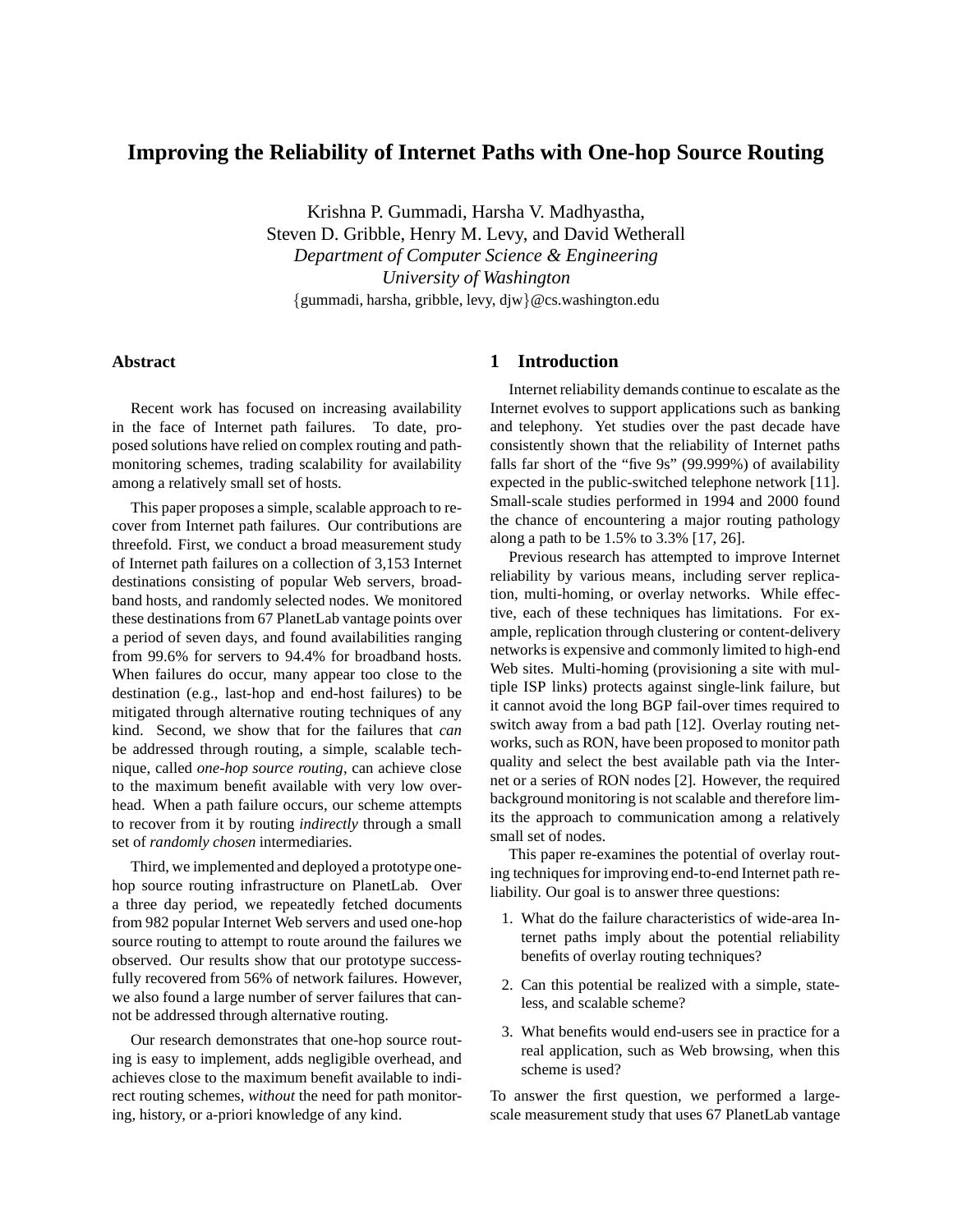points to probe 3,153 Internet destinations for failures over seven days. Of these destinations, 378 were popular Web servers, 1,139 were broadband hosts, and 1,636 were randomly selected IP addresses. During the course of our 7-day study we observed more failures than the 31 node RON testbed saw in 9 months [7].

Our results show that end-to-end path availability varies substantially across different destination sets. On average, paths to popular Web servers had 99.6% availability, but paths to broadband hosts had only 94.4% availability. The vast majority of paths experienced at least one failure. Unfortunately, many failures are located so close to the destination that no alternative routing or overlay scheme can avoid them: 16% of failures on paths to servers and 60% of failures on paths to broadband hosts occur were last-hop or end-system failures. Effective remedies for these failures are increased endsystem reliability and multi-homing.

To answer the second question, we use our measurement results to show that when an alternative path exists, that path can be exploited through extremely simple means. Inspired by the Detour study [21] and RON [2], we explore the use of a technique we call *one-hop source routing*. When a communication failure occurs, the source attempts to reach the destination *indirectly* through a small set of intermediary nodes. We show that a selection policy in which the source node chooses four potential intermediary nodes at random (called *random-4*) can obtain close to the maximum possible benefit. This policy gives well-connected clients and servers the ability to route around failures in the middle of the network *without* the need for complex schemes requiring *a priori* communication or path knowledge.

To answer the third question, we built and evaluated a prototype one-hop source routing implementation called SOSR (for Scalable One-hop Source Routing). SOSR uses the Linux netfilter/iptables facility to implement alternative packet routing for sources and NAT-style forwarding for intermediaries – both at user level. SOSR is straightforward to build and completely transparent to destinations. On a simple workload of Web-browsing requests to popular servers, SOSR with the random-4 policy recovered from 56% of network failures. However, many failures that we saw were application-level failures, such as server timeouts, which are not recoverable through any alternative routing or overlay schemes. Including such application-level failures, SOSR could recover from only 20% of the failures we encountered. The user-level perception of any alternative routing scheme is ultimately limited by the behavior of the servers as well as of the network.

The rest of the paper is organized as follows. We present our measurement study characterizing failures in the next section. Section 3 then shows the potential effectiveness of different practical policies for improving Internet path reliability. Section 4 describes the design, implementation, and evaluation of our prototype one-hop source routing system. We end with a discussion of related work (Section 5) and our conclusions (Section 6).

# **2 Characterizing Path Failures**

This section describes our large-scale measurement study of Internet path failures. Our goals were: (1) to discover the frequency, location, and duration of path failures, and (2) to assess the potential benefits of one-hop source routing in recovering from those failures.

### **2.1 Trace methodology**

From August 20, 2004 to August 27, 2004 we monitored the paths between a set of PlanetLab [18] *vantage points* and sets of destination hosts in the Internet. We periodically sent a probe on each path and listened for a response. If we received a response within a pre-defined time window, we declared the path to be normal. If not, we declared a *loss incident* on that path. Once a loss incident was declared, we began to probe the path more frequently to: (1) distinguish between a "true" path failure and a short-lived congestion episode and (2) measure the failure duration. We used traceroute to determine where along the path the failure occurred. In parallel, we also sent probesfrom the vantage point to the destination *indirectly* through a set of intermediary nodes. This allowed us to measure how often indirect paths succeeded when the default path failed.

#### **2.1.1 Probes and traceroutes**

Our probes consist of TCP ACK packets sent to a high-numbered port on the destination. Correspondingly, probe responses consist of TCP RST packets sent by the destination. We used TCP ACK packets instead of UDP or ICMP probes for two reasons. First, many routers and firewalls drop UDP or ICMP probes, or treat them with lower priority than TCP packets, which would interfere with our study. Second, we found that TCP ACK probes raise fewer security alarms than other probes. Before we included a candidate destination in our study, we validated that it would successfully respond to a burst of 10 TCP ACK probes. This ensured that destinations were not rate-limiting their responses, avoiding confusion between rate-limiting and true packet loss.

To determine *where* a failure occurred along a path, we used a customized version of traceroute to probe the path during a loss incident. Our version of traceroute uses TTL-limited TCP ACK packets, probing multiple hops along the route in parallel. This returns results much faster than the standard traceroute and permits us to determine the location of even short-lived failures.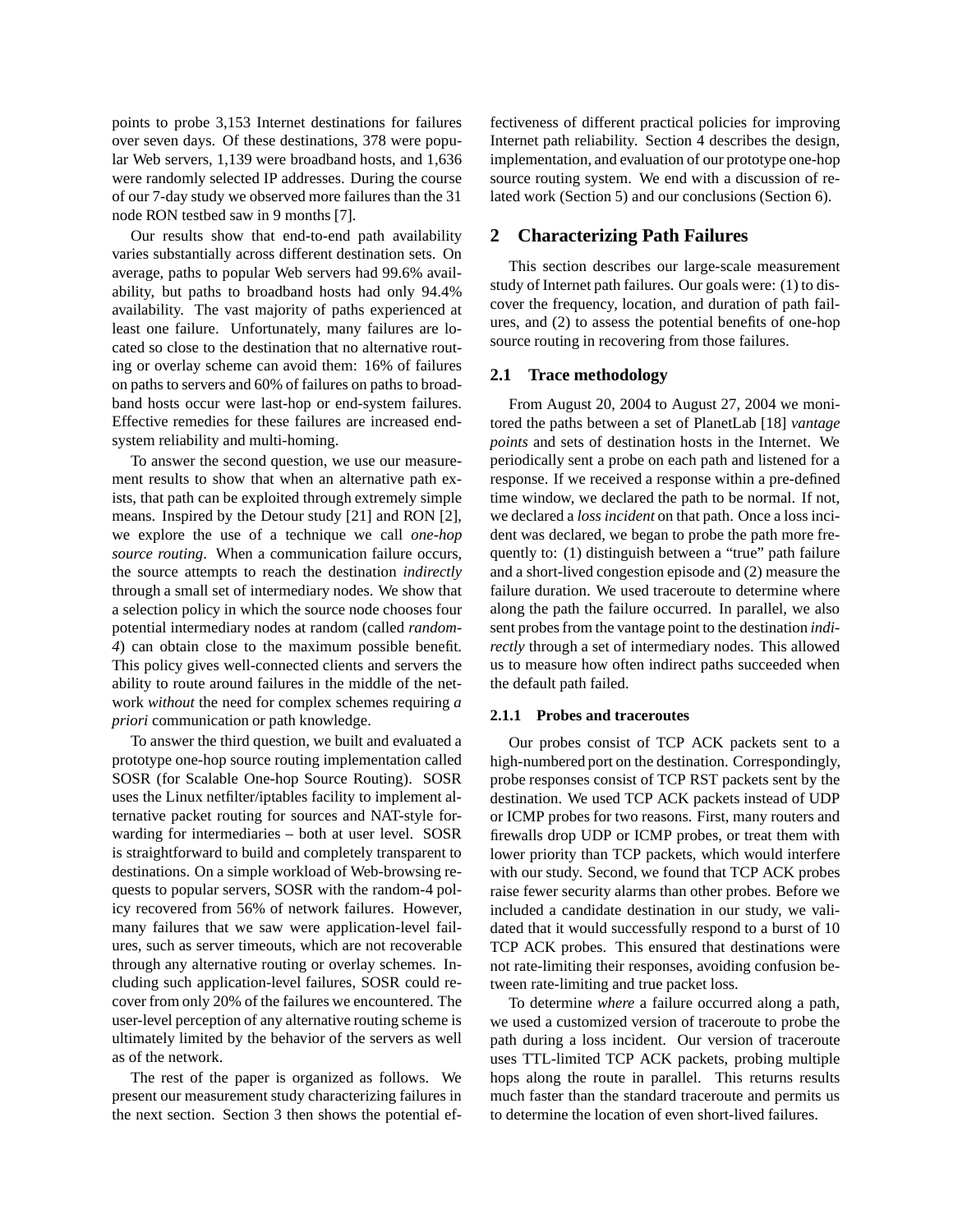## **2.1.2 Node selection**

Initially, we selected 102 geographically distributed PlanetLab nodes as vantage points. Following the experiment, we examined the logs on each node to determine which had crashed or were rebooted during our trace. We then filtered the trace to remove any nodes with a total downtime of more than 24 hours, reducing the set to 67 stable vantage points for our analysis. We similarly selected 66 PlanetLab nodes to use as intermediaries, but only 39 of these survived crash/reboot post-filtering.

Using our vantage points, we monitored paths to three different sets of Internet hosts: popular Web servers, broadband hosts, and randomly selected IP addresses. A full list of IP addresses in each set and additional details describing our selection process are available at http://www.cs.washington.edu/ homes/gummadi/sosr.

The members of each set were chosen as follows:

- We culled our popular server set from a list of the 2,000 most popular Web sites according to www.ranking.com. Removing hosts that failed the TCP ACK rate-limit test and filtering duplicate IP addresses left us with 692 servers. The path behavior to a popular server is meant to be representative of the experience of a client when contacting a wellprovisioned server.
- We selected our broadband hosts from an IP address list discovered through a 2002 crawl of Gnutella [20]. From that set, we removed hosts whose reverse DNS lookup did not match a list of major broadband providers (e.g., adsl\*bellsouth.net) and again filtered those that failed the rate-limit test. Finally, we selected 2,000 nodes at random from those that survived this filtering. The path behavior to a broadband host is meant to be representative of a peer-to-peer application or voice-over-IP (VoiP).
- The random IP address set consists of 3,000 IP addresses that were randomly generated and that survived the rate-limit test. We use this set only as a basis for comparison.

We partitioned the destination sets across our initial vantage points such that each destination node was probed by only one vantage point. Because some of the vantage points were filtered from the trace due to failure or low availability, some of the destinations were consequently removed as well. Following this filtering, 378 servers, 1,139 broadband hosts, and 1,636 random IP addresses remained in the trace. Note that while we filtered vantage points and intermediaries for availability, we did *not* filter any of the destination sets beyond the initial



Figure 1: **Probe timing.** (a) The sequence of probes that are sent along each path during the trace. (b) A loss incident begins with a single probe loss, and ends after 10 consecutive successful probe responses. (c) For each of the first 10 probe intervals of a loss incident, we issued indirect probes through each of 66 intermediaries.

TCP ACK rate-limit test. As a consequence, some destinations crashed or otherwise shut down during the trace, causing last-hop path failures.

## **2.1.3 Probe timing**

During the 7-day trace period, we probed each path every 15 seconds. If the vantage point failed to receive a response within 3 seconds, we declared a loss to have occurred. A single loss transitioned the path into a *loss incident* – an event initiated by a single probe loss and ended by the reception of ten consecutive probe responses (Figure 1a). While a path is in the midst of a loss incident, we probed every 5 seconds (Figure 1b). We also issued a traceroute from the vantage point to the destination at the start of the loss incident.

For each of the first 10 probe intervals during a loss incident, we also attempted to probe the destination *indirectly* through *each* of the 66 PlanetLab intermediaries selected at the beginning of the experiment. Thus, during one of these probe intervals, the vantage point emits a probe to an intermediary every  $5/66^{th}$  of a second (Figure 1c). We allow six seconds for a response to flow back from the destination through the intermediary to the vantage point; if no response is received in this time we declare a loss through that intermediary.

### **2.1.4 Failures vs. loss incidents**

In principle, it may seem simple to declare a path failure when some component of a path has malfunctioned and all packets sent on that path are lost. In practice, however, failures are more complex and difficult to define. For example, packet loss may be due to a true longterm failure or a short-term congestion event. In general,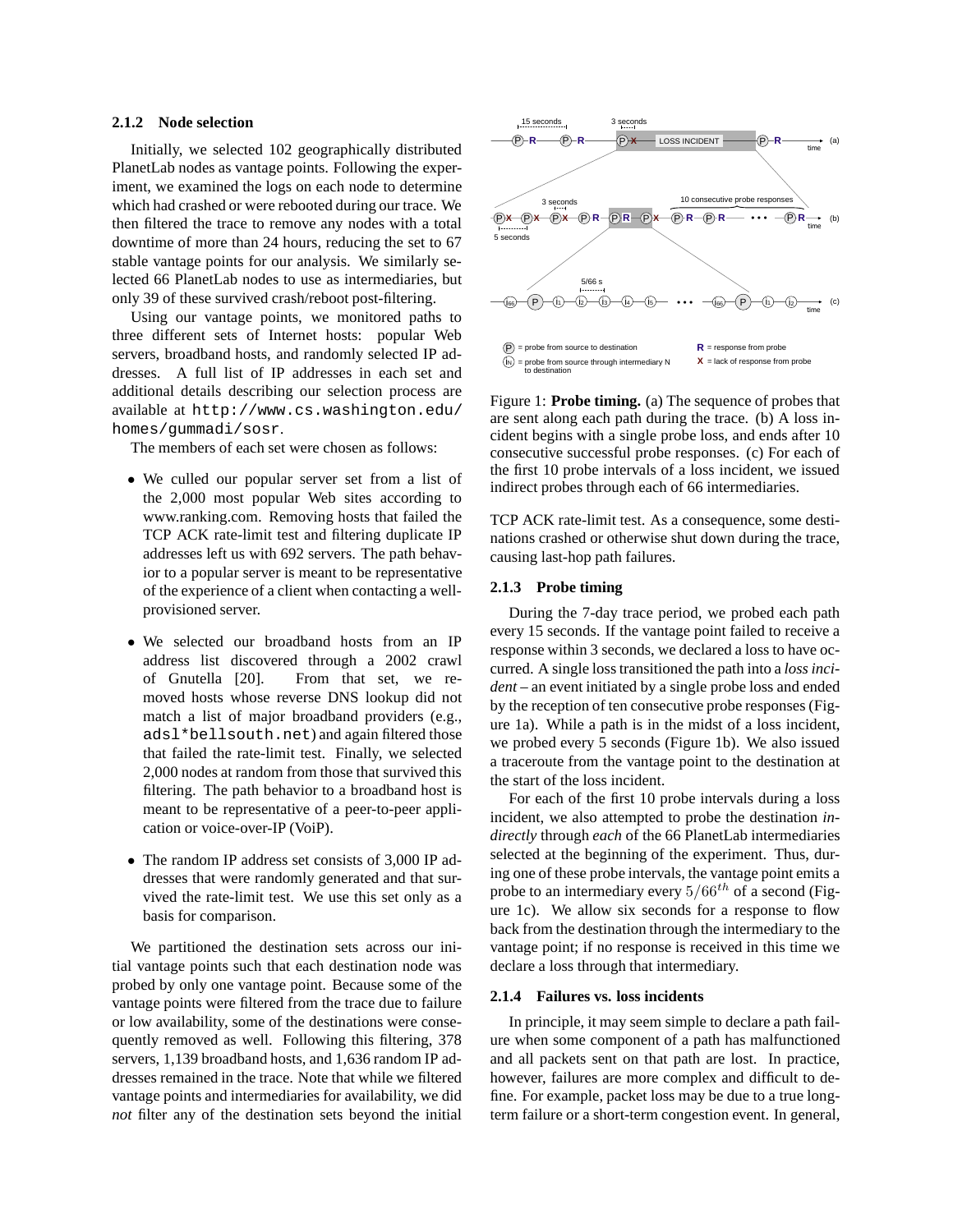| characteristic                | servers   | broadband   | random      |  |
|-------------------------------|-----------|-------------|-------------|--|
| paths probed                  | 378       | 1,139       | 1,636       |  |
| vantage points                | 67        | 67          | 67          |  |
| failure events                | 1.486     | 7,560       | 10,619      |  |
| failed paths                  | 294       | 999         | 1,395       |  |
| failed links                  | 337       | 1.052       | 1,455       |  |
| classifiable failure events   | 962       | 5,723       | 7.024       |  |
| last-hop                      | 151 (16%) | 3,406 (60%) | 2,568 (37%) |  |
| non-last-hop                  | 811 (84%) | 2,317 (40%) | 4,456 (63%) |  |
| unclassifiable failure events | 524       | 1,837       | 3,595       |  |

Table 1: **High-level characterization of path failures, observed from 08/20/04 to 08/27/04.** We obtained path information using traceroutes. A failure is identified as a last-hop failure when it is attributable to either the access link connecting the destination to the network or the destination host itself.

any operational definition of failure based on packet loss patterns is arbitrary.

We strove to define failure as a sequence of packet losses that would have a significant or noticeable application impact. We did not want to classify short sequences of packet drops as failures, since standard reliability mechanisms (such as TCP retransmission) can successfully hide these. Accordingly, we elevated a loss incident to a failure if and only if the loss incident began with three consecutive probe losses *and* the initial traceroute failed. We defined the failure to last from the send of the first failed probe until the send of the first of the ten successful probes that terminated the loss incident. For example, the loss incident shown in Figure 1b corresponds to a failure that lasted for 30 seconds.

### **2.2 Failure characteristics**

Table 1 summarizes the high-level characteristics of the failures we observed, broken down by our three destination sets. In the table we show as *classifiable* those failures for which our modified traceroute was able to determine the location of the failure; the remainder we show as *unclassifiable*. The classifiable failures are further broken down into *last-hop failures*, which are failures of either the end-system or last-hop access link (we cannot distinguish the two), and *non-last-hop failures*, which occurred within the network.

For the popular servers, we saw 1,486 failures spread over 294 paths and 337 links along these paths. Of the 962 classifiable failures, 811 (84%) occurred within the network, while 16% were last-hop failures. On average, a path experienced 3.9 failures during the week-long trace, of which 0.4 were last-hop failures, 2.1 were nonlast-hop failures, and 1.4 were unclassifiable.

For the broadband hosts we saw 7,560 failures of which 5,723 were classifiable. On average, a broadband path experienced 6.6 failures over the week, nearly dou-



Figure 2: **Location of failures.** Failures are spread throughout the Internet for all three destination sets. Last-hop failures dominate other failures for broadband hosts, but for popular servers, last-hop failures are rare.

ble that of the popular server set. Of these 6.6 failures, 3.0 were last-hop, 2.0 non-last-hop, and 1.6 were unclassifiable. Comparing server and broadband paths, we saw approximately the same rate of non-last-hop failures, but broadband paths showed a much higher rate of lasthop failures (0.4 per path per week for servers, and 3.0 per path per week for broadband). Therefore, the network behaved similarly for broadband and popular server hosts, except over the last-hop.

### **2.2.1 Location of failures**

To describe the failure locations in a meaningful way, we divide each path into four parts: *last hop*, *middle core*, *src side*, and *dst side*. Last hop are either endsystem failures or last-hop access-link failures. Middle core failures occur in the "core of the Internet," which we define as the *Tier1* domains. These are the few important domains, such as AT&T and Sprint, through which the vast majority of all Internet paths pass. We identify them using the methodology of Subramanian et al. [23]. Src side and dst side are therefore the remaining path segments between the core and source, or core and destination, respectively. If traceroute could not classify the failure location, we labeled it "unclassifiable."

Figure 2 shows the distribution of failures across these categories. Failures are spread throughout the Internet, and all three data sets observe approximately equal source-side and core failures. For popular servers, there are relatively few last-hop failures, and in fact the lasthop appears to be more reliable than the rest of the Internet! This is strong evidence that techniques such as one-hop source routing can improve end-to-end availability for server paths, as it targets these non-last-hop failures. For broadband hosts, however, last-hop failures dominate all other failures, and accordingly we should expect less of a benefit from one-hop source routing.

Not surprisingly, the random IP destination set behaves in a manner that is consistent with a blend of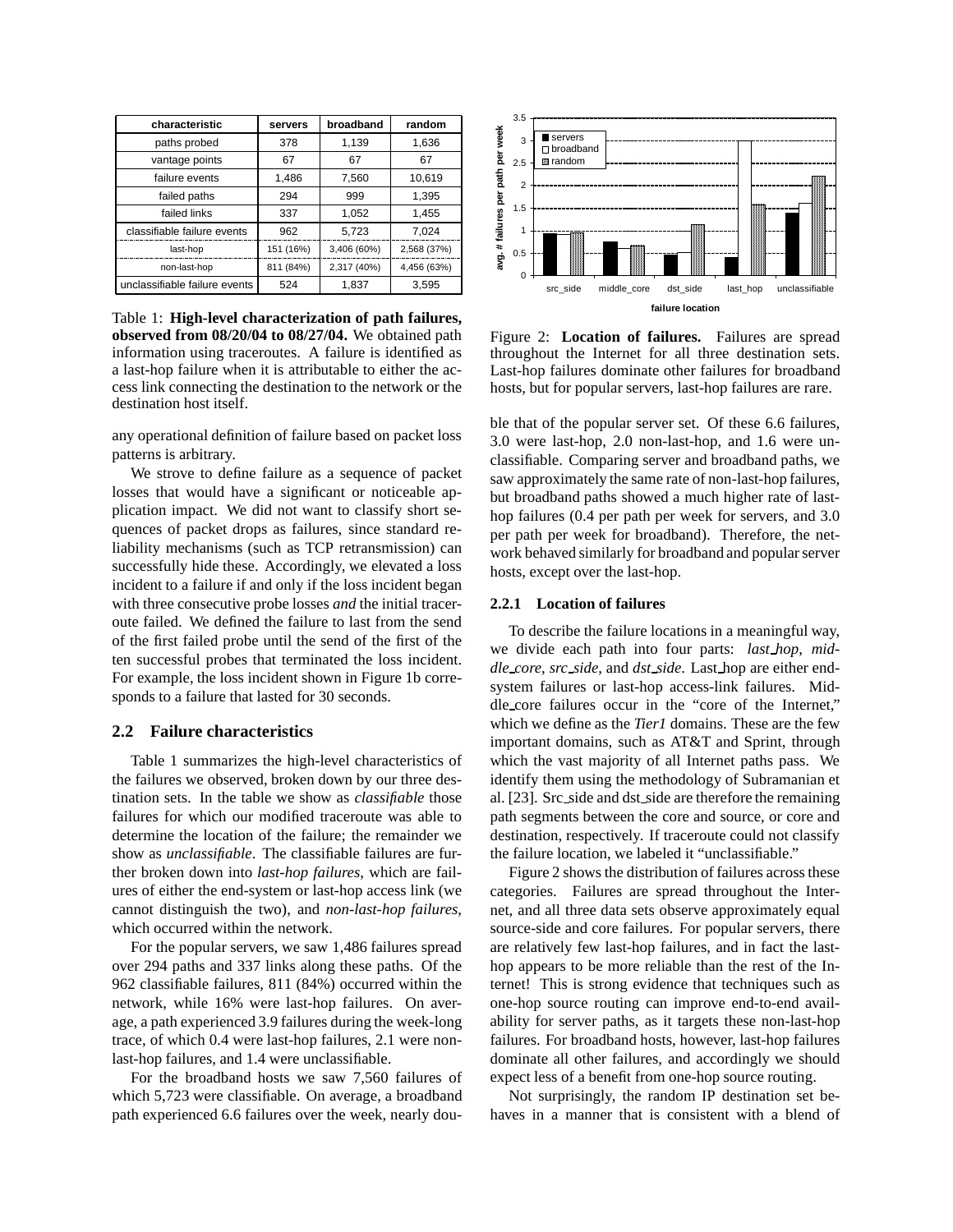|                          | broadband<br>servers |             | random      |  |
|--------------------------|----------------------|-------------|-------------|--|
| average path downtime    | 2,561 secs           | 33,630 secs | 10.904 secs |  |
| median path downtime     | 333 secs             | 981 secs    | 518 secs    |  |
| average failure duration | 651 secs             | 5,066 secs  | 1,680 secs  |  |
| last-hop                 | 3,539 secs           | 8.997 secs  | 3.228 secs  |  |
| non-last-hop             | 339 secs             | 859 secs    | $735$ secs  |  |
| unclassifiable           | $302$ secs           | 3.085 secs  | 1.744 secs  |  |
| median failure duration  | 73 secs              | 75 secs     | 72 secs     |  |
| last-hop                 | $113$ secs           | $100$ secs  | 61 secs     |  |
| non-last-hop             | 64 secs<br>70 secs   |             | 66 secs     |  |
| unclassifiable           | 70 secs              | 67 secs     | 85 secs     |  |

Table 2: **Path downtime and failure durations.** This table shows average and median path downtime, as well as average and median failure durations, for our three destination sets. The downtime for a path is the sum of all its failure durations.

server-like and broadband-like hosts. Somewhat surprisingly, however, the random IP set sees a greater rate of destination-side failures than both servers and broadband hosts. We do not yet have an explanation for this.

### **2.2.2 Duration of failures**

In Table 2, we show high-level statistics that characterize failure duration and path availability in our trace. The average path to a server is down for 2,561 seconds during our week long trace, which translates into an average availability of 99.6%. In comparison, the average path to a broadband host is down for 33,630 seconds during trace, leading to an average availability of 94.4%. Paths to broadband hosts are an order of magnitude less available than paths to server hosts. This is unsurprising, of course, since broadband hosts are less well maintained, tend to be powered off, and likely have worse quality last-hop network connections.

The median path availability is significantly better than the average path availability, suggesting that the distribution of path availabilities is non-uniform. Figure 3 confirms this: for all three destination sets, more than half of the paths experienced less than 15 minutes of downtime over the week. As well as being generally less available than server paths, a larger fraction broadband paths suffer from high unavailability: more than 30% of broadband paths are down for more than an hour, and 13% are down for more than a day (not shown in graph).

Table 2 also shows the average and median failure durations. On paths to servers, the average failure lasted for just under 11 minutes; in comparison, on paths to broadband hosts, the average failure lasted for 84 minutes. For both destination sets, last-hop failures lasted approximately an order of magnitude longer than nonlast-hop failures. Unfortunately, this reduces the potential effectiveness of one-hop source routing. Last-hop failures can last for a long time, and they are also hard to



Figure 3: **Availability of paths (CDF).** The cumulative distribution of total downtime experienced by the paths during our trace, for each of our three destination sets.



Figure 4: **Frequency of path failures.** Paths are ordered by the number of failures experienced. Most paths experience few failures, but a small number of paths experience many failures. Note that both axes are in log-scale.

route around. Like path availability, failure duration has a non-uniform distribution – median failure durations are significantly lower than average failure durations.

#### **2.2.3 Frequency of failures**

We can compute the number of failure-free paths by subtracting the number of failed paths from the number of paths probed (both shown in Table 1). This reveals that only 22% of server paths, 12% of broadband paths, and 15% of random paths were failure-free: most paths in each destination set experienced at least one failure.

Figure 4 plots the number of failures each path experienced, using a log-scale on both axes. Each destination set is sorted in rank order from most-failing to leastfailing path. This graph demonstrates two points: (1) a small number paths experience a very large number of failures, and (2) most paths experienced a small but nonzero number of failures. Additional analysis (not shown) also demonstrates that for broadband hosts, the failureprone paths tend to fail on the last-hop, while for servers, the failure-prone paths tend to fail uniformly across the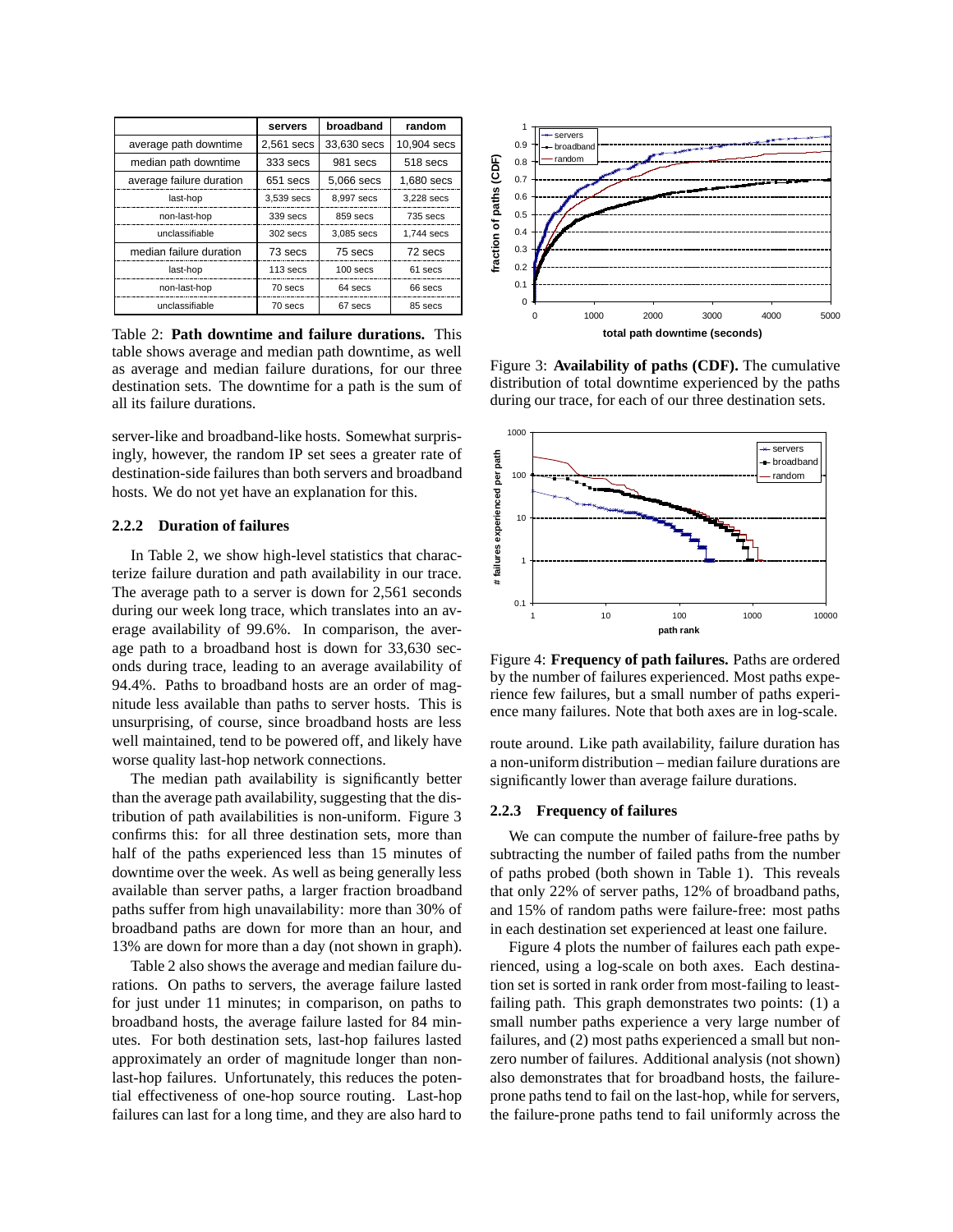| recoverable<br>failures               | servers       | broadband            | random                |  |
|---------------------------------------|---------------|----------------------|-----------------------|--|
| src side                              | 54%           | 55%                  | 54%                   |  |
|                                       | (189 of 353)  | (577 of 1042)        | (838 of 1548)         |  |
| middle code                           | 92%           | 90%                  | 94%                   |  |
|                                       | (262 of 284)  | (616 of 686)         | (1017 of 1078)        |  |
| dst side                              | 79%           | 66%                  | 65%                   |  |
|                                       | (138 of 174)  | (391 of 589)         | (1202 of 1830)        |  |
| 41%<br>last hop<br>(62 of 151)        |               | 12%<br>(406 of 3406) | 24%<br>(606 of 2568)  |  |
| 63%<br>unclassifiable<br>(332 of 524) |               | 54%<br>(983 of 1837) | 58%<br>(2096 of 3595) |  |
| all                                   | 66%           | 39%                  | 54%                   |  |
|                                       | (983 of 1486) | (2973 of 7560)       | (5759 of 10619)       |  |

Table 3: **Potential effectiveness of one-hop source routing.** Source routing can help recover from 66% of all failures on paths to servers, but fewer on paths to broadband hosts. Last-hop failures tend to confound recovery, while core failures are more recoverable.

Internet, favoring neither the source-side, nor the core, nor the destination-side.

## **2.3 The potential of one-hop source routing**

As previously described, during a loss incident we probed the destination indirectly through each of 39 intermediaries. If any of these indirect probes were successful, we considered the path to be recoverable using one-hop source routing. If not, we considered it to be unrecoverable. Note that this definition of recoverable provides an upper bound, since in practice an implementation is not likely to try such a large number of intermediaries when attempting to route around a failure.

The results of this experiment, shown in Table 3, indicate that 66% of all failures to servers are potentially recoverable through at least one intermediary. A smaller fraction (39%) of broadband failures are potentially recoverable. For all destination sets, one-hop source routing is very effective for failures in the Internet core, but it is less effective for source-side or destination-side failures. Somewhat surprisingly, some last-hop failures are recoverable. In part, this is due to multi-homing: i.e., there may be a last-hop failure on the default path to a destination, but a *different* last-hop link may be accessible on a different path through a destination. However, this is also due in part to our failure definition. If a lasthop link is not dead but merely "sputtering," sometimes probes along the default path will fail while an intermediary will be more "lucky" and succeed.

### **2.4 Summary**

Our study examined failures of Internet paths from 67 vantage points to over 3,000 widely dispersed Internet destinations, including popular servers, broadband hosts, and randomly selected IP addresses. Overall, we found that most Internet paths worked well: most paths only experienced a handful of failures, and most paths experienced less than 15 minutes of downtime over our weeklong trace. But failures do occur, and when they do, they were widely distributed across paths and portions of the network. However, broadband hosts tend to experience significantly more last-hop failures than servers, and lasthop failures tend to last long.

These failure characteristics have mixed implications for the potential effectiveness of one-hop source routing. Since server path failures are rarely on the last hop, there should be plenty of opportunity to route around them. Indeed, our initial results suggest that one-hop source routing should be able to recover from 66% of server path failures. In contrast, since broadband path failures are often on the last hop, there is less opportunity for alternative routing. Our results show than one-hop source routing will work less than 39% of the time in this case.

In the next section of the paper, we will examine onehop source routing in greater detail, focusing initially on its potential for improving server path availability. Our goal in the next section is to use our trace to hone in on an effective, but practical, one-hop source routing policy. By effective, we mean that it successfully routes around recoverable failures. By practical, we mean that it succeeds quickly and with little overhead.

# **3 One-Hop Source Routing**

We have seen that 66% of all popular server path failures and 39% of all broadband host path failures are potentially recoverable through at least one of the 39 preselected intermediary nodes. This section investigates an obvious implication of this observation, namely, that *one-hop source routing* is a potentially viable technique for recovering from Internet path failures.

One-hop source routing is conceptually straightforward, as shown in Figure 5. After a node detects a path failure, it selects one or more intermediaries and attempts to reroute its packets through them. If the resulting indirect path is sufficiently disjoint from the default route, the packets will flow around the faulty components and successfully arrive at the destination. Assuming that the reverse path through the intermediary also avoids the fault, end-to-end communication is restored.

This approach raises several questions. Given a set of potential intermediaries for a failed path, how many of them on average will succeed at contacting the destination? What policy should the source node use to select among the set of potential intermediaries? To what extent does the effectiveness of one-hop source routing depend on the location of the failure along the path? Does *a priori* knowledge of Internet topology or the ability to maintain state about previous failures increase the effectiveness of a policy? When should recovery be initiated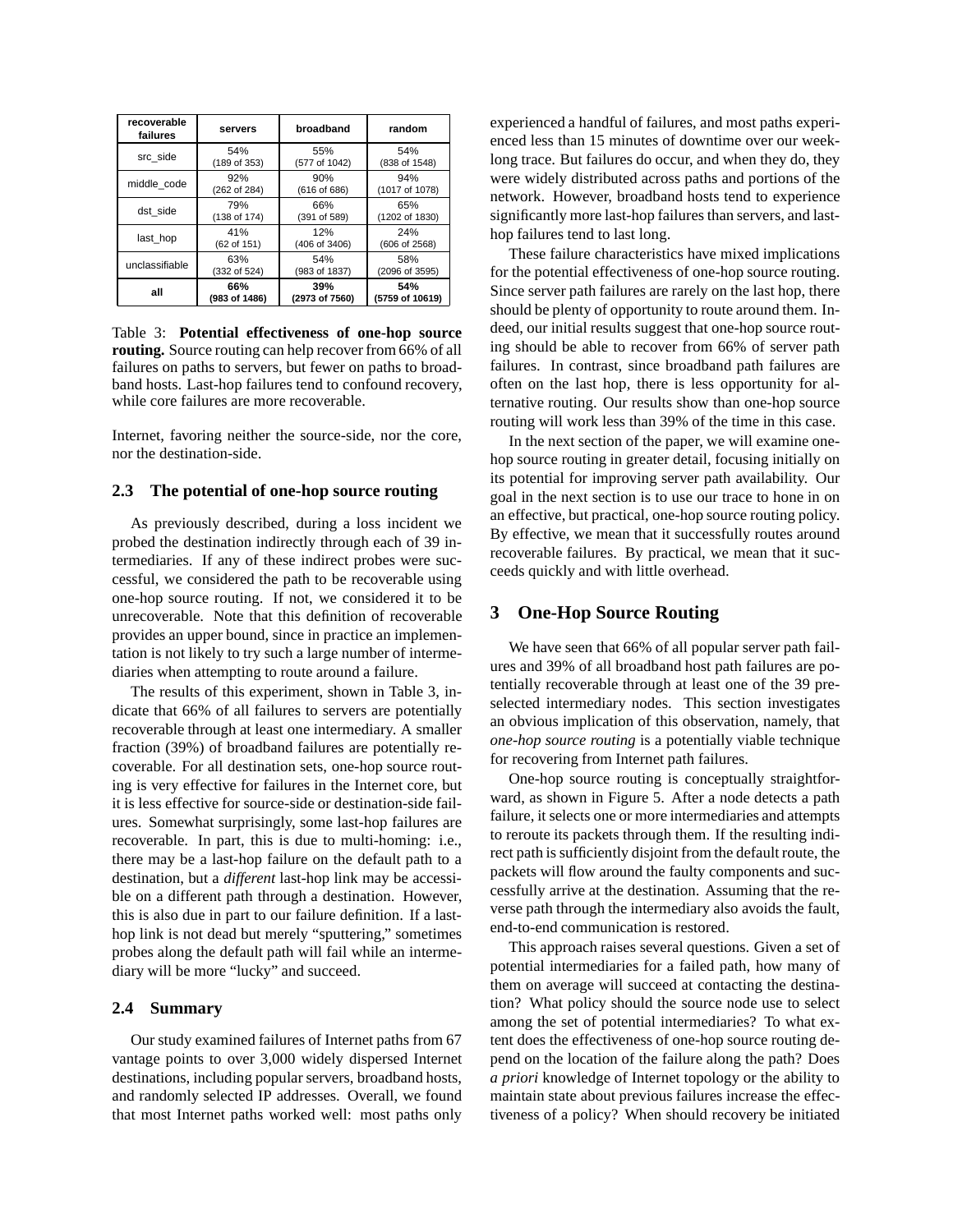

Figure 5: **One-hop source routing.** (a) The source (src) experiences a path failure to destination  $dst_1$ , but it successfully routes through intermediary  $i_5$ . (b) The source experiences a path failure to destination  $dst_2$ . It uses a more aggressive recovery policy by simultaneously routing to intermediaries  $i_2$ ,  $i_3$ ,  $i_4$ , and  $i_5$ . The path to intermediary  $i_2$ experiences a path failure of its own, as does the path from intermediary  $i<sub>3</sub>$  to the destination. Fortunately, the source is able reach  $dst_2$  through both  $i_4$  and  $i_5$ .

and when should recovery attempts be abandoned? The remainder of this section answers these questions.

#### **3.1 Methodology**

To answer these questions we rely on the data described in Section 2. As previously noted, following each failure we sent probe messages from the source to 39 PlanetLab intermediaries. The intermediaries then probed the destination and returned the results. If the source heard back from an intermediary *before* it heard back directly from the (recovered) destination, then we considered that intermediary to be successful. Thus, for each default-path failure, we were able to determine *how many* of the 39 PlanetLab intermediaries *could have been used* to route around it.

From this data we can analyze the effectiveness of policies that route through specific subsets of the intermediaries. For example, one policy might route through a single, randomly chosen intermediary; another policy might route through two preselected intermediaries in parallel, and so on. We can therefore compare various policies by simulating their effect using the data from our intermediate-node measurements.

#### **3.2 What fraction of intermediaries help?**

How many of the intermediaries succeed in routing around a particular failure depends on a number of factors, including the positions of the source, the destination, and the intermediaries in the network. For example, some intermediaries may not divert the packet flow sufficiently, either failing to pull packets from the default path before the fault or failing to return them to the default path after the fault. This can be seen in Figure 6a, where the route from src to dst fails due to the failure



Figure 6: **Disjoint paths.** (a) The default path to the destination fails due to a faulty link. (b) Routing through intermediary  $i_2$  would succeed, since the diverted path is disjoint from the faulty link. (c) Routing through intermediary  $i_1$  would fail, since the diverted path rejoins the default path before the faulty link.

marked "X." An attempt to re-route through intermediary  $i_2$  would succeed (Figure 6b). However, routing through  $i_1$  would fail (Figure 6c), because  $i_1$ 's path to dst joins src's path to dst *before* the failure.

As described above, for each detected failure we counted the number of "useful intermediaries" through which the source node could recover. Note that we continue attempting to recover until either an intermediary succeeds or the default path self-repairs, up to a maximum of 10 probe intervals. If the default path self-repairs before any intermediary succeeds, we do not classify the event as a recovered failure.

Figure 7(a) shows the results for popular servers, grouped by the number of useful intermediaries on the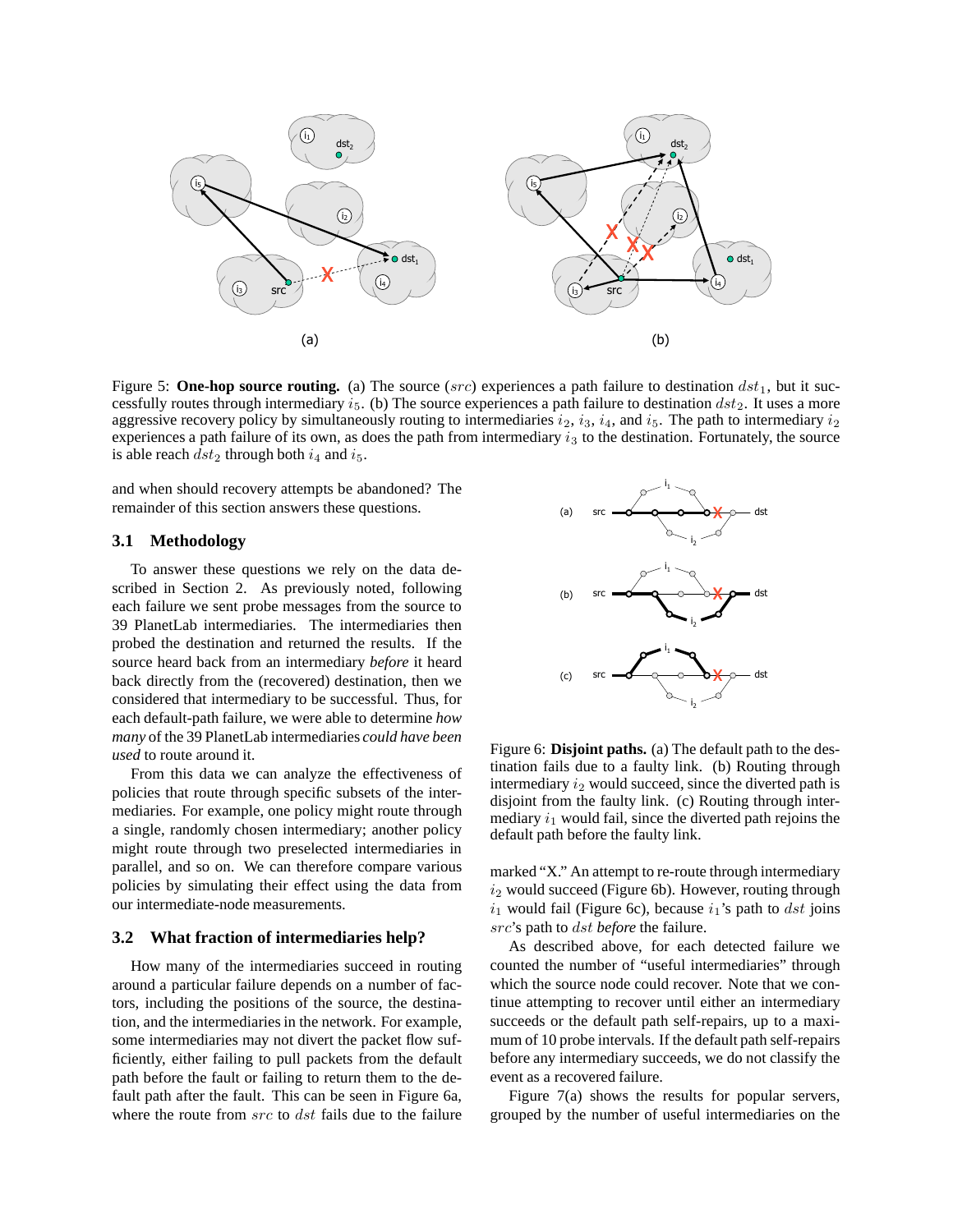

Figure 7: **The number of useful intermediaries.** For each failure, we measured the number of useful intermediaries in our candidate set of 39. (a) This histogram shows the aggregated results for popular servers only. For example, we observed 168 failures (165 non-last-hop and 3 last-hop) for which there were exactly 21-25 useful intermediaries. (b) A CDF of the same data for the recoverable failures only.

x-axis. Out of the 1486 failures, 503 (34%) could not recover through any intermediary, as shown by the leftmost bar. Last-hop failures accounted for 89 of those unrecoverable failures.

Figure 7(b) presents a CDF of this data for the remaining 983 failures (66%) that *were* recoverable. The figure shows that 798 (81%) of these failures could be recovered through *at least* 21 of the 39 intermediaries. It's clear, then, that a significant fraction of failures are recoverable through a large number of intermediaries. However, there are also failures for which only a small number of intermediaries are useful. For example, 55 (5.6%) of the 983 recoverable failures could be recovered through only 1-5 nodes. Thus, some recoverable failures require a careful choice of intermediary.

None of the failures were recoverable through more than 36 of the 39 intermediaries. Investigating further, we found that four PlanetLab intermediaries were subject to a routing policy that prevented them from communicating with the vast majority of our destinations. If we exclude these nodes from consideration, many failures would be recoverable through all 35 of the remaining intermediaries. However, in many cases, there were still a



Figure 8: **The effectiveness of random-k.** This graph shows the effectiveness of random-k at recovering from failures as a function of  $k$  (the number of randomly selected intermediaries the source tries concurrently).

few intermediaries that should be avoided.

# **3.3 Is random-k an effective policy?**

The results in Figure 7 suggest that a very simple strategy for selecting intermediaries may work well. Similar in spirit to randomized load-balancing [15, 6], a source should be able to avoid failures by randomly picking  $k$ intermediaries through which to attempt recovery. The source could send packets through all  $k$  intermediaries in parallel and then route through the intermediary whose response packet is first returned.

To evaluate this strategy, we examine a policy in which the random selection is done once for each failure instance. When a failure is detected, the source selects a set of k random intermediaries. During the failure, if none of the  $k$  intermediaries succeed on the first attempt, the source continues to retry those same intermediaries. At the next failure, the source selects a new set of  $k$  random intermediaries. We call this policy *random-k*.

Since many intermediaries can be used to avoid most recoverable faults, even a single random selection (random-1) should frequently succeed. By selecting more than one random intermediary, the source ensures that a single unlucky selection is not fatal. However, as there are some failures for which only a few specific intermediaries are helpful, picking a small number of random intermediaries will not always work.

Figure 8 shows the effectiveness of random-k as a function of  $k$ . For popular servers, random-1 can route around 43% of all failures we observed. By definition, random-39 can route around all recoverable failures (66% of all failures for popular servers). The "knee in the curve" is approximately  $k = 4$ : random-4 can route around 61% of all failures (92% of all recoverable failures) for popular servers. From this, we conclude that random-4 makes a reasonable tradeoff between effort (the number of concurrent intermediaries invoked per re-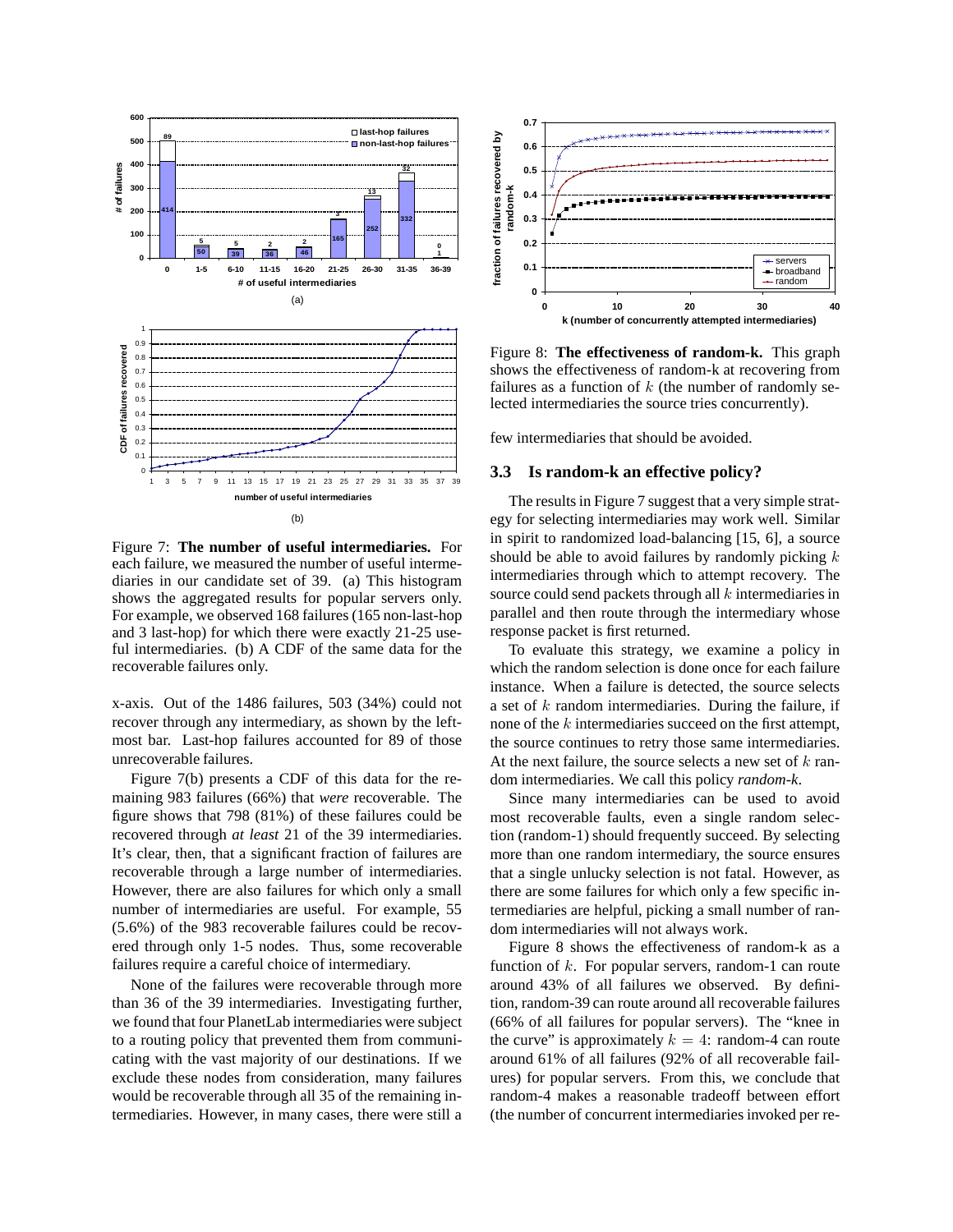

Figure 9: **Failures random-k can handle.** This graph breaks Figure 8 data down according to the classes of failures from which random-k recovers, for servers. Random-k can recover from most failures in the core, and near the destination, but it is less capable at handle failures near the source or on the last hop.

covery attempt) and the probability of success.

# **3.4 Which failures can random-k handle?**

As we showed in Section 2, the location of a failure has a significant impact on the likelihood that one-hop source routing can recover. For example, last-hop failures are much harder to recover from than core failures. To understand the impact of failure location on randomk's ability to recover, we classified recovery attempts according to the failure location. Figure 9 shows the same data as Figure 8 broken down according to this classification, but for popular servers only.

Random-k recovers poorly from near-source and lasthop failures, as shown in the figure. For example, random-4 recovers from only 37% of last-hop failures and 50% of near-source. However, random-4 is *very successful* at coping with the other failure locations, recovering from 89% of middle core and 72% of neardestination failures. Intuitively, the Internet core has significant path diversity, therefore a failure in the core is likely to leave alternative paths between many intermediaries and the source and destination. However, the closer the failure is to the source or the destination, the more intermediaries it will render ineffective.

### **3.5 Are there better policies than random-k?**

Figure 8 shows that random-k is a very effective policy: there is little room to improve above random-k before "hitting the ceiling" of recoverable failures. But can we be smarter? This subsection explores two alternative policies that use additional information or state to further improve on random-k. These policies might not be practical to implement, as they require significant amounts of prior knowledge of Internet topology or state. Nonetheless, an analysis of these policies offers additional insight



Figure 10: **Effectiveness of alternative policies.** This graph shows the effectiveness of our alternative policies as a function of k. We include random-k for comparison.

into one-hop source routing. Like random-k, each of the alternative policies selects  $k$  intermediaries through which to route concurrently for each recovery attempt. The two additional policies we consider are:

- 1. **History-k.** In this policy, we assume that the source node remembers the intermediary that it most recently used to recover from a path failure for each destination. When the source experiences a path failure, it selects  $k - 1$  intermediaries at random, but it chooses this recently successful intermediary as the  $k^{th}$  intermediary. If the source has never experienced a failure for the destination, this policy reverts to random-k. The rationale for this policy is that an intermediary that previously provided a sufficiently disjoint path to a destination is likely to do so again in the future.
- 2. **BGP-paths-k.** In this policy, we assume that the source is able to discover the path of autonomous systems (ASs) between it and the destination, and between all intermediaries and the destination, as seen by BGP. For each intermediary, the source calculates how many ASs its path has in common with the intermediary's path. When the source experiences a path failure to the destination, it orders the intermediaries by their number of common ASs and selects the k intermediaries with the smallest number in common. The rationale for this policy is that the source wants to use the intermediary with the "most disjoint" path to the destination in an attempt to avoid the failure.

Figure 10 shows how effective these policies were in recovering from failures. While there is some measurable difference between the policies for low values of  $k$ , this difference diminishes quickly as  $k$  increases. There is some benefit to using a more clever policy to pick the "right" intermediary; however, slightly increasing the number of intermediaries is more effective than using a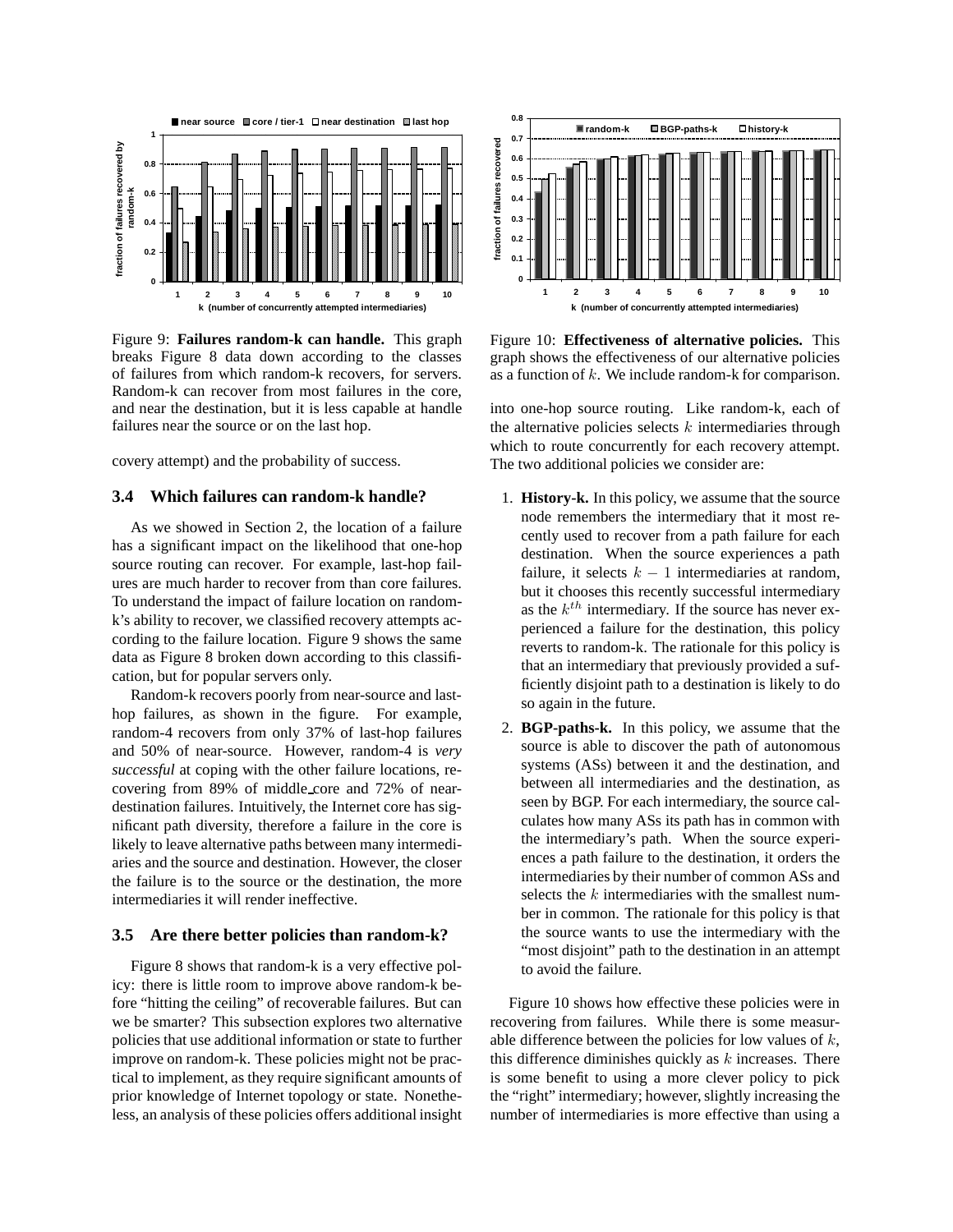

Figure 11: **The diminishing returns of repeated recovery attempts.** The probability that the next random-4 attempt will succeed, as a function of the number of previously failed attempts. After a single attempt, the probability of future success plummets.

smarter policy. For example, though BGP-paths-1 beats random-1, it does not beat random-4. Furthermore, unlike BGP-paths, random-4 requires no prior knowledge and no overhead for acquiring that knowledge.

These more sophisticated policies do have some positive effect on the ability to recover from path failures. They essentially attempt to bias their intermediary selection towards "better" intermediaries, and this biasing has some value. However, the goal of path failure recoverability is to avoid bad choices, rather than finding the best choice. Even with small  $k$ , random-k is extremely unlikely to select only bad choices, which is why it is competitive with these other strategies.

### **3.6 How persistent should random-4 be?**

So far, we allow a source node recovering from a path failure to continue issuing random-4 attempts every 5 seconds until: (1) one of the four randomly selected intermediaries succeeds, (2) the path self-repairs, or (3) ten attempts have failed. We now consider the question of whether the source node should give up earlier, after fewer attempts. To answer this, we calculated the probability that the next random-4 attempt would succeed but the default path remains down, as a function of the number of previously failed random-4 attempts.

Figure 11 shows the results. Immediately after noticing the failure, random-4 for popular servers has a 58% chance of recovering before the path self-repairs; for broadband hosts, this number is 28%. However, after a single failed random-4 attempt, the chance that the next attempt succeeds before the path self-repairs plummets to 1.6% for servers and 0.8% for broadband hosts. There is little reason to try many successive random-4 attempts; the vast majority of the time, the default path will heal before a future random-4 attempt succeeds.

In a sense, random-4 is an excellent failure detector: if a random-4 attempt fails, it is extremely likely that the destination truly is unreachable. To be conservative,



Figure 12: **The cost of being eager.** Average number of overhead packets per connection and per recovery invocation, as a function of the number of consecutive packet drops seen before random-4 recovery is invoked. Because failures happen rarely, recovery is inexpensive.

though, we allow four random-4 attempts before giving up on intermediary-based recovery.

#### **3.7 How eager should random-4 be?**

Our methodology defines a failure to have occurred after three consecutive packet drops and a failed traceroute. There is nothing preventing a source from invoking random-4 before making this determination, however. For example, a source may choose to invoke random-4 after seeing only a single packet drop. However, this approach might potentially confuse short-term congestion for failure and needlessly introduce recovery overhead.

To investigate this apparent tradeoff between recovery time and overhead, we used our measurement data to calculate the overhead of recovery relative to hypothetical background HTTP traffic. To do this, we consider each 15-second probe attempt to be a hypothetical HTTP request. We estimate that the transfer of a 10KB Web page, including TCP establishment and teardown, would require 23 IP packets. Using this estimate, we can calculate the amount of packet overhead due to random-4 recovery attempts.

Figure 12 shows this overhead as a function of how eagerly recovery is invoked. The left-hand y-axis shows the average number of additional packets sent per HTTP transfer, and the right-hand y-axis shows the average number of additional packets sent per transfer for which recovery was invoked. As our previous results suggested, we abandon after four repeated random-4 attempts.

Failures occur rarely and there is no overhead to pay when the default path succeeds. Additionally, when failures do occur, random-4 usually succeeds after a single attempt. For these two reasons, there is very little overhead associated with the average connection: only 0.048 additional packets per connection on average (on top of the estimated 23 IP packets), assuming recovery begins immediately after a lost packet. Even when failures occur, there are only 4.1 additional packets on average.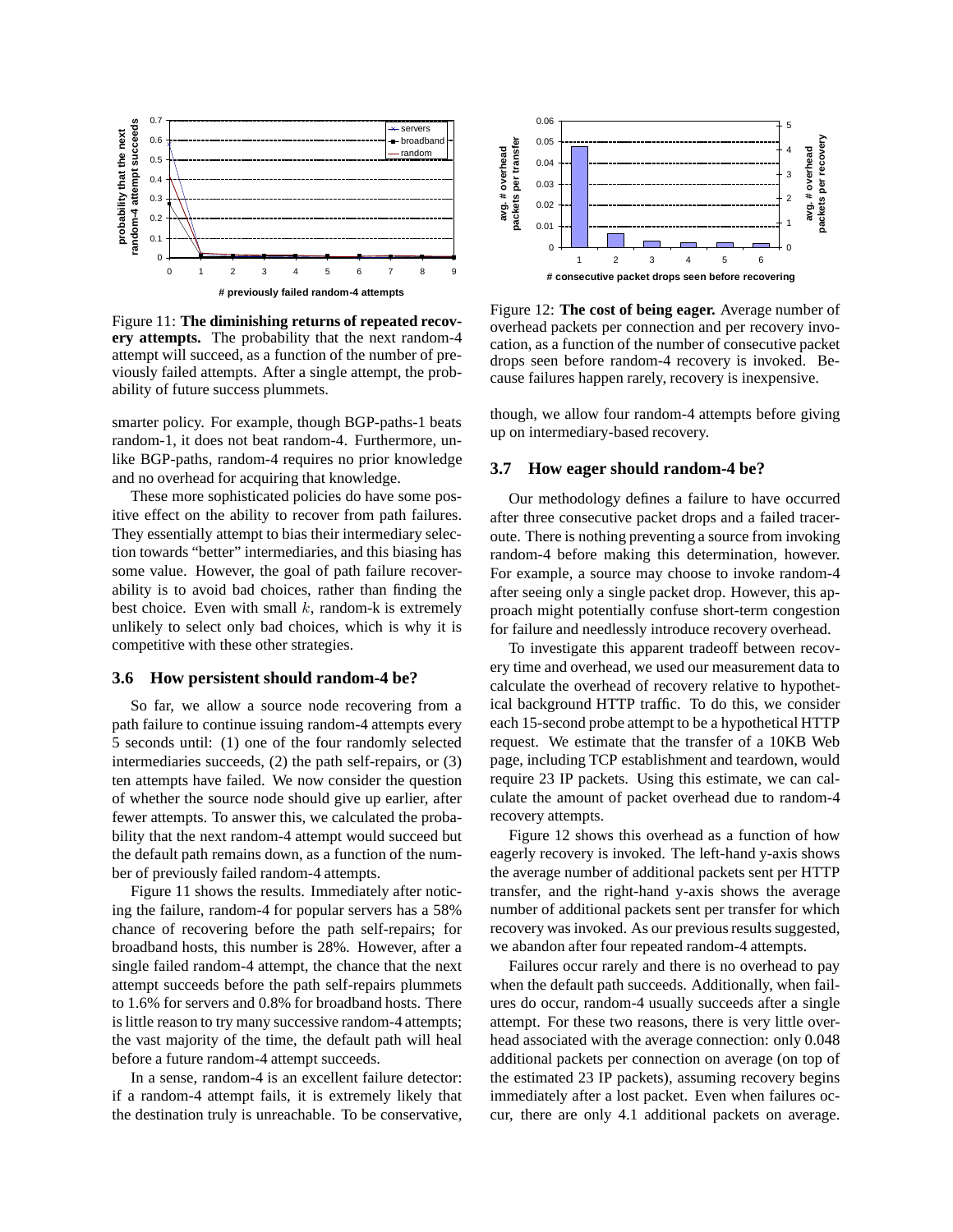

Figure 13: **The benefit of being eager.** This graph compares the likelihood that the default-path, a singleintermediary, and four intermediaries will succeed as a function of the number of consecutive packet drops observed. After just two observed packet drops, random-4 has a significantly higher probability of success than the default path.

There is therefore little cost to being eager.

Figure 13 demonstrates why it is useful to recover eagerly. We compare the probability that on the next attempt (1) the default-path will succeed, (2) a single randomly chosen intermediary will succeed, and (3) four randomly chosen intermediaries will succeed, as a function of the number of previously observed consecutive packet drops along the default path. After a single packet drop, all three strategies have an equally high probability of succeeding on the next attempt. But, with additional packet drops, the probability that the default path succeeds quickly decays, while random-1 and random-4 are more likely to work.

Note that random-1 has a slightly lower probability of succeeding than the default path after only one packet drop. For random-1, both the source to intermediary and the intermediary to destination paths must work, while for default-path, only the source to destination path must work.

There is a benefit to recovering early, and as we previously showed, there is very little cost. Accordingly, we believe random-4 should be invoked after having observed just a single packet drop.

# **3.8 Putting it all together**

Our results suggest that an effective one-hop source routing policy is to begin recovery after a single packet loss, to attempt to route through both the default path and four randomly selected intermediaries, and to abandon recovery after four attempts to each of the randomly selected intermediaries fail, waiting instead for the default path to recover itself. For the remainder of this paper, we will refer to this set of policy decisions as "random-4."

We now ask what the user experience will be when using random-4. To answer this, we measured how long the user must wait after experiencing a path failure for



Figure 14: **Recovery latency.** This graph plots the cumulative probability that a failed path has recovered – due either to random-4 succeeding or self-repair of the default path – as a function of time, for  $(a)$  popular servers, (b) broadband hosts.

end-to-end connectivity to be re-established, due either to the success of random-4 or path self-repair.

Figure 14 shows the results. For popular servers, we see that 58.1% of failures recover after a single attempt (five seconds). After four attempts (20 seconds), 75.3% of path failures recovered. Random-4 recovered from 60.2% of the failures by that point, while the path selfrepaired from 15.1% of the failures. Since we abandon random-4 after four failed attempts, the fraction of paths that recover due to random-4 peaks at 60.2%. For broadband hosts, we see a similar pattern, except that random-4 is much less successful at recovering from failures: after four attempts, random-4 recovery has peaked at 29.4%.

Overall, we see that the major benefit of random-4 one-hop source routing is that it quickly finds alternative paths for recoverable failures. However, many failures are not recoverable with one-hop source routing. Bounding repeated random-4 to four attempts restricts the effort expended, instead allowing the path to self-repair.

# **3.9 Summary**

This section examined specific policies for exploiting the potential benefit of one-hop source routing. Our results show that a simple, stateless policy called *random-4* comes close to obtaining the maximum gain possible. For example, from our trace data, random-4 found a successful intermediary for 60% of popular server failures (out of the 66% achievable shown previously in Section 2). Furthermore, random-4 is scalable and requires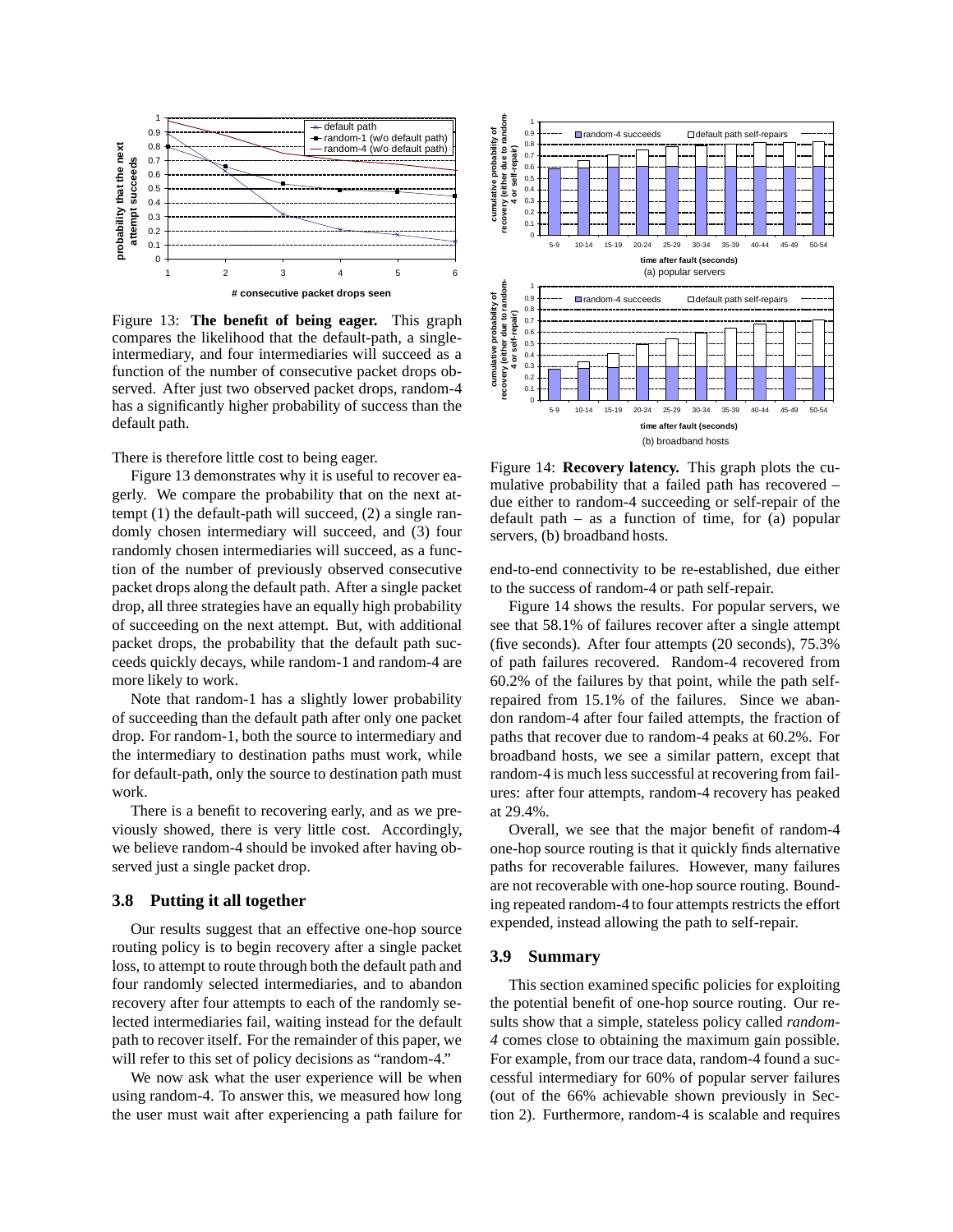no overhead messages. In comparison, the alternative knowledge-based policies we examined have higher cost and only limited benefit, relative to random-4.

The crucial question, then, is whether one-hop source routing can be implemented practically and can work effectively in a real system. We attempt to answer this question in the next section.

# **4 An Implementation Study**

The goals of this section are twofold: (1) to discuss the pragmatic issues of integrating one-hop source routing into existing application and OS environments, and (2) to evaluate how well it works in practice. To this end, we developed a one-hop source routing prototype, which we call SOSR (for **s**calable **o**ne-hop **s**ource **r**outing), and evaluate the prototype experimentally in the context of a Web-browsing application for popular servers.

## **4.1 Prototype Implementation**

The high-level SOSR architecture consists of two major parts: one for the *source-node* and one for the *intermediary-node*. The source-node component retries failed communications from applications through one or more intermediaries. For scalability, all decision making rests with the source. The intermediate-node component forwards the messages it receives to the destination, acting as a proxy for the source. There is no destinationnode component; SOSR is transparent to the destination.

Our source-node component, shown in Figure 15a, is implemented on top of the Linux *netfilter* framework [16]. Netfilter/iptables is a standard feature of the Linux kernel that simplifies construction of tools such as NATs, firewalls, and our SOSR system. It consists of an in-kernel module that forwards packets to a user-mode module for analysis. After receiving and examining a packet, the user-mode module can direct netfilter on how to handle it, acting in essence as an intelligent IP-level router.

We use the iptables rule-handling framework to inform netfilter about which packets to redirect to the userlevel SOSR code and which to pass through. Our rules cause specific TCP flows (messages in both directions) to be redirected, based on port numbers or IP addresses. As well, they associate each flow with a SOSR policy module to handle its messages. Each policy module consists of failure detection code and intermediary selection code that decides when and where to redirect a packet.

The SOSR intermediary node acts as a NAT proxy [9], forwarding packets received from a source to the correct destination, and transparently forwarding packets from the destination back to the correct source. Figure 15b shows the encapsulation of indirected messages flowing through the intermediary. The source node encapsulates



Figure 15: **The SOSR architecture.** (a) The source node uses netfilter to redirect packets from the Linux kernel to a user-level SOSR policy module, which encapsulates the application packet and tunnels it to a chosen intermediary. Note that the application is unmodified. (b) The intermediary node decapsulates the packet, passes it through a user-level NAT daemon, and transmits it to the (unmodified) destination node.

a TCP segment and information identifying the destination, and tunnels it to the intermediary through UDP. On receiving the UDP packet, the intermediary unwraps the TCP segment, passes it through its NAT component, and sends it to the destination using raw sockets. The NAT component of the intermediary maintains a hash table associating the sending node, the destination node, and the sending port it used to forward the segment. When a packet arrives back from the destination, the intermediary finds the associated (original) source address in the table, encapsulates the segment in a UDP packet along with the destination address, and returns it to the original source.

# **4.2 Evaluation Methodology**

We evaluate our SOSR prototype by measuring its effectiveness in handling end-to-end Web-browsing failures for a set of popular Web servers. These failures include path failures, end-host failures, and applicationlevel failures – anything that disrupts the browser from successfully completing an HTTP server transaction. The destination set consisted of 982 of the popular Web servers we considered in our measurement trace.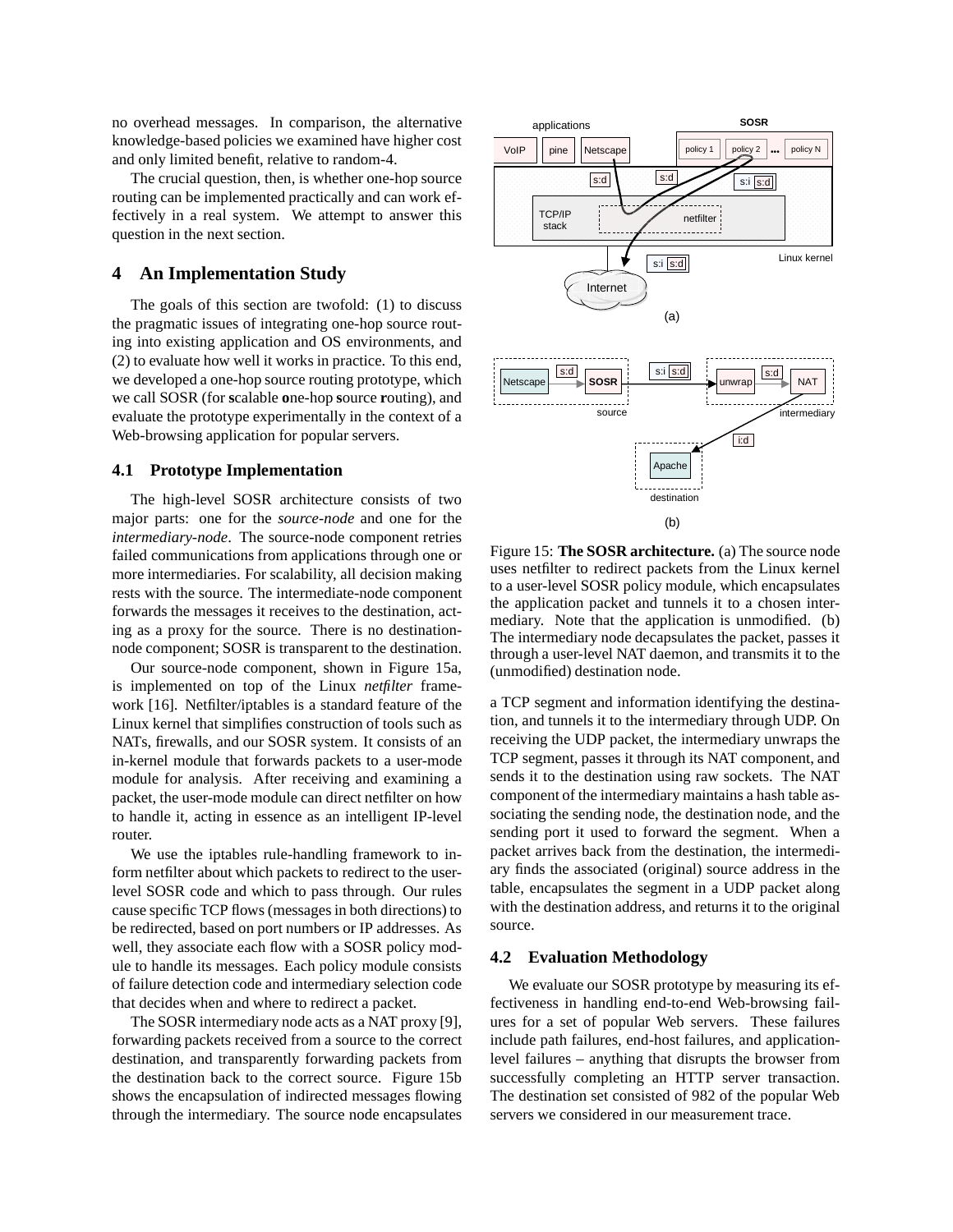For our experiments, we used the same 39 SOSR intermediaries as in our earlier trace-based experiment. We then used three client machines at the University of Washington to repeatedly fetch Web pages from the destination set. Each machine ran a different error-handling protocol. The first simply ran the *wget* command-line Web browser on an unmodified Linux kernel. The second ran the same *wget* browser, but with the SOSR implementation in place, implementing the random-4 policy described in Section 3. The third ran *wget* on a modified, aggressive TCP stack; in place of standard TCP exponential back-off, we sent five duplicate packets every three seconds on a packet loss. This provides a balanced comparison to SOSR, in that it sends packets in the same number and frequency as random-4, but without the path diversity provided by the intermediaries.

Each client machine fetched a Web page once per second, rotating through the 982 Web servers a total of 279 times, ultimately issuing 273,978 requests. The machines fetched the same Web page at the same time, so that a path failure that affected one would hopefully affect the others as well. We ran our experiment for slightly more than 72 hours.

#### **4.2.1 Failure classification**

We classified failures as either *network-level failures* or *application-level failures*. If *wget* could not establish a TCP connection to the remote server, we classified the request as a network-level failure. However, if the destination returned a TCP RST packet to the source to refuse the connection, we classified the request as a "TCP refused" application-level failure, since the network path was clearly working.

If *wget* successfully established a TCP connection, but could not successfully complete an HTTP transaction within 15 minutes, we classified the request as an application-level failure. We further sub-classify application-level failures according to whether the HTTP transaction timed out ("HTTP timeout") or was dropped by the server before completion ("HTTP refused"). Though we do not consider them to be failures, we also noted HTTP response that contained an HTTP error code, such as "HTTP/1.1 500 server error."

### **4.3 Results**

Table 4 summarizes our results. Overall, we observed few failures in our 72-hour experiment. The default *wget* client saw 481 failures in 273,978 requests, a failure rate of only 0.18%. We classified 69% as network-level failures and 31% as application-level failures. Thus, the network was responsible for approximately twice as many failures as the Web servers. However, indirect routing cannot recover from the Web server failures.

|                     |          |                   |                   | application level failures |                        |                  | <b>HTTP</b>      |
|---------------------|----------|-------------------|-------------------|----------------------------|------------------------|------------------|------------------|
|                     | requests | failures          | level<br>failures | <b>TCP</b><br>refused      | <b>HTTP</b><br>refused | HTTP<br>timeout  | error<br>codes   |
| wget                | 273,978  | 481<br>(0.18%)    | 328<br>$(0.12\%)$ | 40<br>$(0.01\%)$           | 78<br>(0.03%)          | 35<br>$(0.01\%)$ | 44<br>$(0.02\%)$ |
| wget<br><b>SOSR</b> | 273,978  | 383<br>$(0.14\%)$ | 145<br>$(0.05\%)$ | 41<br>$(0.01\%)$           | 101<br>(0.04%          | 96<br>$(0.04\%)$ | 37<br>$(0.01\%)$ |
| wget<br>aggTCP      | 273,978  | 486<br>(0.18%)    | 246<br>(0.09%     | 43<br>$(0.02\%)$           | 109<br>(0.04%          | 88<br>$(0.03\%)$ | 38<br>$(0.01\%)$ |

Table 4: **Failures observed.** Summary of our SOSR prototype evaluation results, showing the number of network-level and application-level failures each of our three test clients observed.

In comparison, the *wget-SOSR* client experienced 20% fewer failures than the default wget client: 383 compared to 481. Of these, 145 (38%) were network-level failures and 238 (62%) were application-level failures. *wget-SOSR* recovered from many of the network-level failures that the default *wget* experienced. The networklevel recovery rate for *wget-SOSR* was 56%, slightly below the 66% we measured in Section 3. However, since application-level errors are unrecoverable, *wget-SOSR*'s overall recovery rate was just 20%.

The *wget-aggressiveTCP* client experienced a marginally higher number of failures than the default *wget*: i.e., an aggressive TCP stack did not reduce the overall failure rate. However, it did reduce the number of network-level failures by 25%. The aggressive retransmissions were able to deal with some of the failures, but not as many as *wget-SOSR*. This confirms that SOSR derives its benefit in part because of path diversity, and in part because of its more aggressive retransmission.

Interestingly, both *wget-SOSR* and *wgetaggressiveTCP* observed a higher application-level failure rate than the default *wget*, receiving a significant increase in HTTP refused and timeout responses. While we cannot confirm the reason, we suspect that this is a result of the stress that the additional request traffic of these protocols causes on already overloaded servers. These additional application-level failures in balance reduced (for *wget-SOSR*) or canceled (for *wgetaggressiveTCP*) the benefits of the lower network-level failure rate.

### **4.4 Summary**

This section presented a Linux-based implementation of one-hop source routing, called SOSR. SOSR builds on existing Linux infrastructure (netfilter/iptables) to route failures through a user-mode policy module on the source and a user-mode NAT proxy on intermediaries.

Our SOSR implementation was able to reduce recoverable (network-level) failures by 56% – close to what was predicted by our trace. However, with the Webbrowsing application, we saw a new class of failures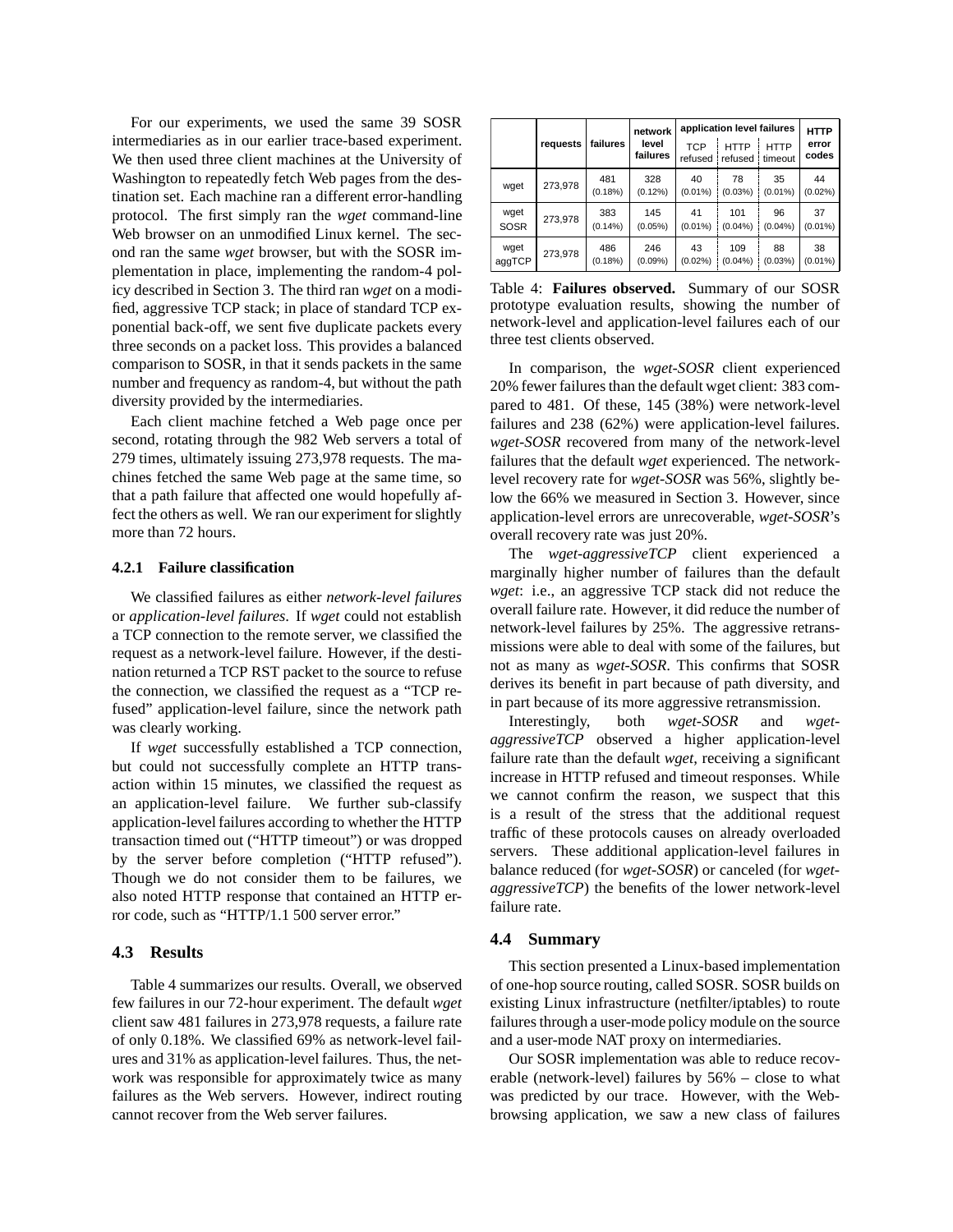caused by the Web servers themselves rather than the network; these application-level failures cannot be recovered using indirect network routing. Including these non-recoverable failures, our SOSR implementation was able to reduce the end-to-end failure rate experienced by Web clients by only 20%.

Given the extremely low failure rate that non-SOSR Web clients experience today, we do not believe that SOSR would lead to any noticeable improvement in a person's Web browsing experience. However, this does not imply that one-hop source routing is without value. SOSR is very successful at routing around non-last-hop network failures, and moreover, it has very little overhead. An application that requires better path availability than the Internet currently provides can achieve it using one-hop source routing, assuming that the paths it communicates over have relatively few last-hop failures. Finally, it is likely that SOSR achieves close to the maximum achievable benefit of alternative routing; overlay schemes that attempt to improve reliability are unlikely to better SOSR's recovery rate, and have significant scalability problems due to high message overhead as well.

# **5 Related Work**

Internet reliability has been studied for at least a decade. Paxson's study of end-to-end paths found the likelihood of encountering a routing pathology to be 1.5% in 1994 and 3.3% in 1995 [17]. Zhang concluded that Internet routing had not improved five years later [26]. Chandra observed an average wide-area failure rate of 1.5%, close to "two 9s" of availability [5]. Labovitz's study of routing found path availability to vary widely between "one 9" and "four 9s" [13]. These studies all demonstrate that Internet reliability falls short of that measured for the telephone network [11].

Feamster characterized path failures between overlay nodes. He found wide variation in the quality of paths, failures in all regions of the network, and many short failures [7]. Our work offers a more comprehensive study of network failures that measures paths to a much larger set of Internet-wide destinations. Our results are largely consistent with these earlier findings.

Server availability may be improved using content distribution networks (CDNs) [10] and clusters [8, 4]. This is common for high-end Web sites. However, unlike our technique, it is applicable only to particular services, such as the Web.

Akella uses measurements to confirm that multihoming has the potential to improve reliability as well as performance [1]. However, a strategy is still needed to select which path to use to obtain these benefits. Our technique is one such strategy; it will take advantage of multi-homing when it exists. There are also commercial products that operate at the BGP routing level to select paths [19, 22]. The advantage of operating at the packet level, as we do, is more rapid response to failures. Conversely, it is known that BGP dynamics can result in a relatively long fail-over period [12] and that BGP misconfigurations are common [14].

Our work is most closely related to overlay routing systems that attempt to improve reliability and performance. The Detour study suggested that this could be accomplished by routing via intermediate endsystems [21]. RON demonstrated this to be the case in a small-scale overlay [2, 3]. Our work differs in two respects. First, we target general communication patterns rather than an overlay. This precludes background path monitoring. Second, and more fundamentally, we show that background monitoring is not necessary to achieve reliability gains. This eliminates overhead in the common no failure case. Our finding is consistent with the study by Teixeira [24] that observed a high-level of path diversity that is not exploited by routing protocols. The NATRON system [25] uses similar tunneling and NAT mechanisms as SOSR to extend the reach of a RON overlay to external, RON-oblivious hosts.

# **6 Conclusions**

This paper proposed a simple and effective approach to recovering from Internet path failures. Our approach, called *one-hop source routing*, attempts to recover from path failures by routing indirectly through a small set of randomly chosen intermediaries. In comparison to related overlay-based solutions, one-hop source routing performs no background path monitoring, thereby avoiding scaling limits as well as overhead in the common case of no failure.

The ability to recover from failures only matters if failures occur in practice. We conducted a broad measurement study of Internet path failures by monitoring 3,153 randomly selected Internet destinations from 67 PlanetLab vantage points over a seven day period. We observed that paths have relatively high average availability (99.6% to popular servers, but only 94.4% for broadband), and that most monitored paths experienced at least one failure. However, 16% of failures on paths to servers and 60% of failures on paths to broadband hosts were located on the last-hop or end-host. It is impossible to route around such last-hop failures. Overall, our measurement study demonstrated that a simple onehop source routing technique called "random-4" could recover from 61% of path failures to popular servers, but only 35% of path failures to broadband hosts.

We implemented and deployed a prototype one-hop source routing infrastructure on PlanetLab. Over a 48 hour period, we repeatedly accessed 982 popular Web servers and used one-hop source routing to attempt to